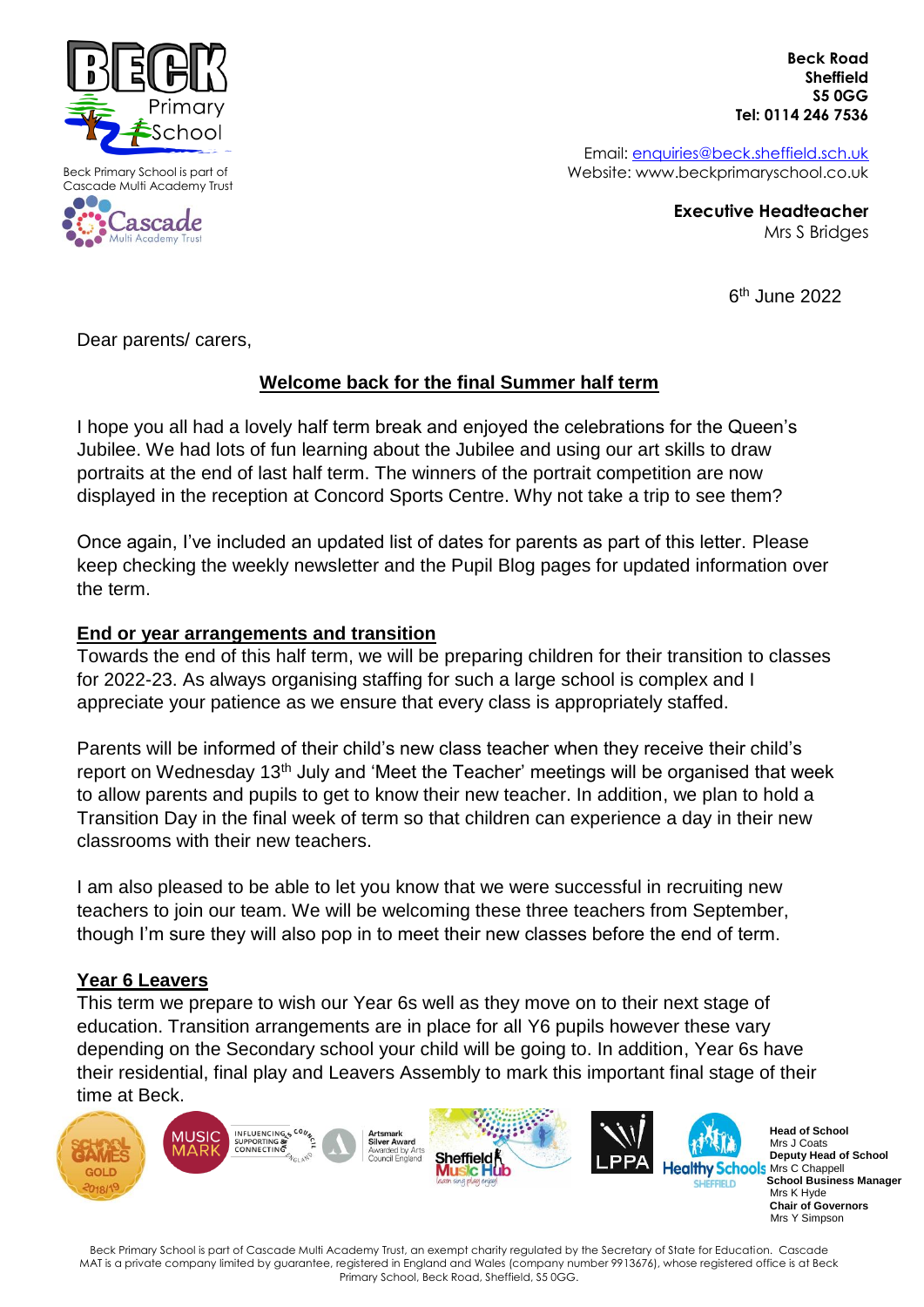

Beck Primary School is part of Cascade Multi Academy Trust



 **Beck Road Sheffield S5 0GG Tel: 0114 246 7536**

Email: [enquiries@beck.sheffield.sch.uk](mailto:enquiries@beck.sheffield.sch.uk) Website: www.beckprimaryschool.co.uk

> **Executive Headteacher** Mrs S Bridges

# **Water-only Policy**

Please remember that at Beck we have a water-only policy as this keeps children hydrated and is kind to their teeth. Children should bring a water bottle from home with their name clearly labelled. This can be refilled from the water fountains at school.

# **Warmer weather**

Hopefully we will enjoy some warmer weather this half term. Please make sure that on very hot days children come to school with a hat and sun cream already applied. They can bring suncream to school but school staff are not able to apply it for them.

The school uniform expectations remain during warmer weather. On hot days, children can wear sandals that fully fasten at the back and that they are able to safely run in.

# **Sports Afterschool Clubs this term**

There are a number of exciting new sporting afterschool activities on offer during the Summer 2 term for those children who have been notified that they have a place..

| Monday:   | Y5 + Y6 - American Football                         |
|-----------|-----------------------------------------------------|
| Tuesday:  | $Y5 + Y6 - Boys Football$                           |
| Thursday: | Y3 - Y6 - Girls Football                            |
|           | <b>Y1 Football</b>                                  |
| Friday:   | KS2 - 'A Chance to Shine' - Special Invitation Only |

**A separate letter will be sent out to those children invited to take part in our Chance to Shine clubs. These clubs are run by our Y6 sports leaders and select those children who have not yet had the chance to take part in any of our clubs so far this academic year.**

All of the afterschool clubs are from 3.00pm until 4.15pm and start from week commencing 6<sup>th</sup> June.

Thank you as always for your support.

Yours sincerely

gats

Mrs J Coats Head of School



 **School Business Manager Chair of Governors** Mrs Y Simpson

Beck Primary School is part of Cascade Multi Academy Trust, an exempt charity regulated by the Secretary of State for Education. Cascade MAT is a private company limited by guarantee, registered in England and Wales (company number 9913676), whose registered office is at Beck Primary School, Beck Road, Sheffield, S5 0GG.